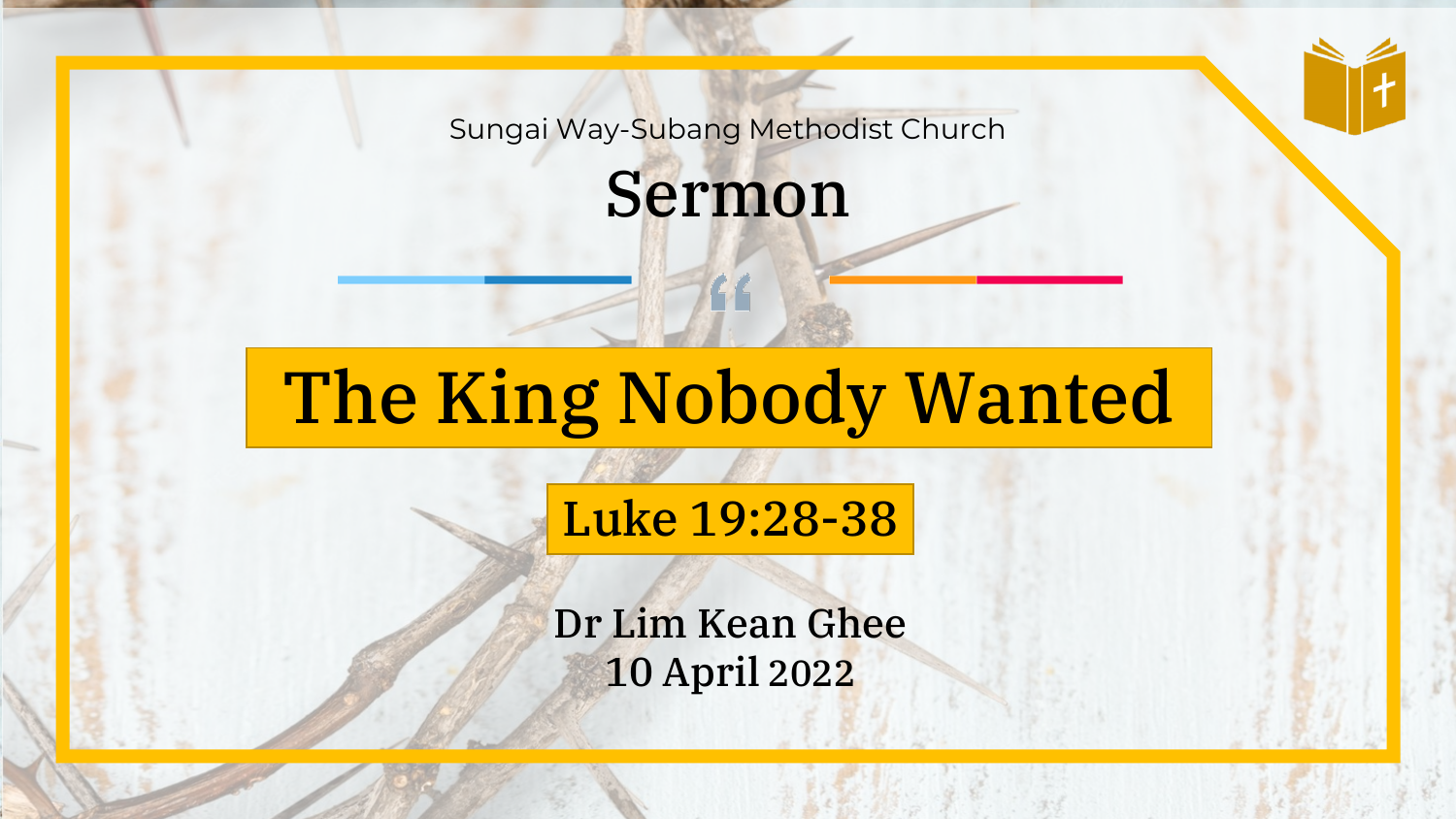## **Luke 19:28-38** (NIV)

- **<sup>28</sup>** After Jesus had said this, He went on ahead, going up to Jerusalem.
- **<sup>29</sup>** As He approached Bethphage and Bethany at the hill called the Mount of Olives, He sent two of his disciples, saying to them,
- **<sup>30</sup>** "Go to the village ahead of you, and as you enter it, you will find a colt tied there, which no one has ever ridden. Untie it and bring it here.
- **<sup>31</sup>** If anyone asks you, 'Why are you untying it?' say, 'The Lord needs it.'"
- **<sup>32</sup>** Those who were sent ahead went and found it just as He had told them.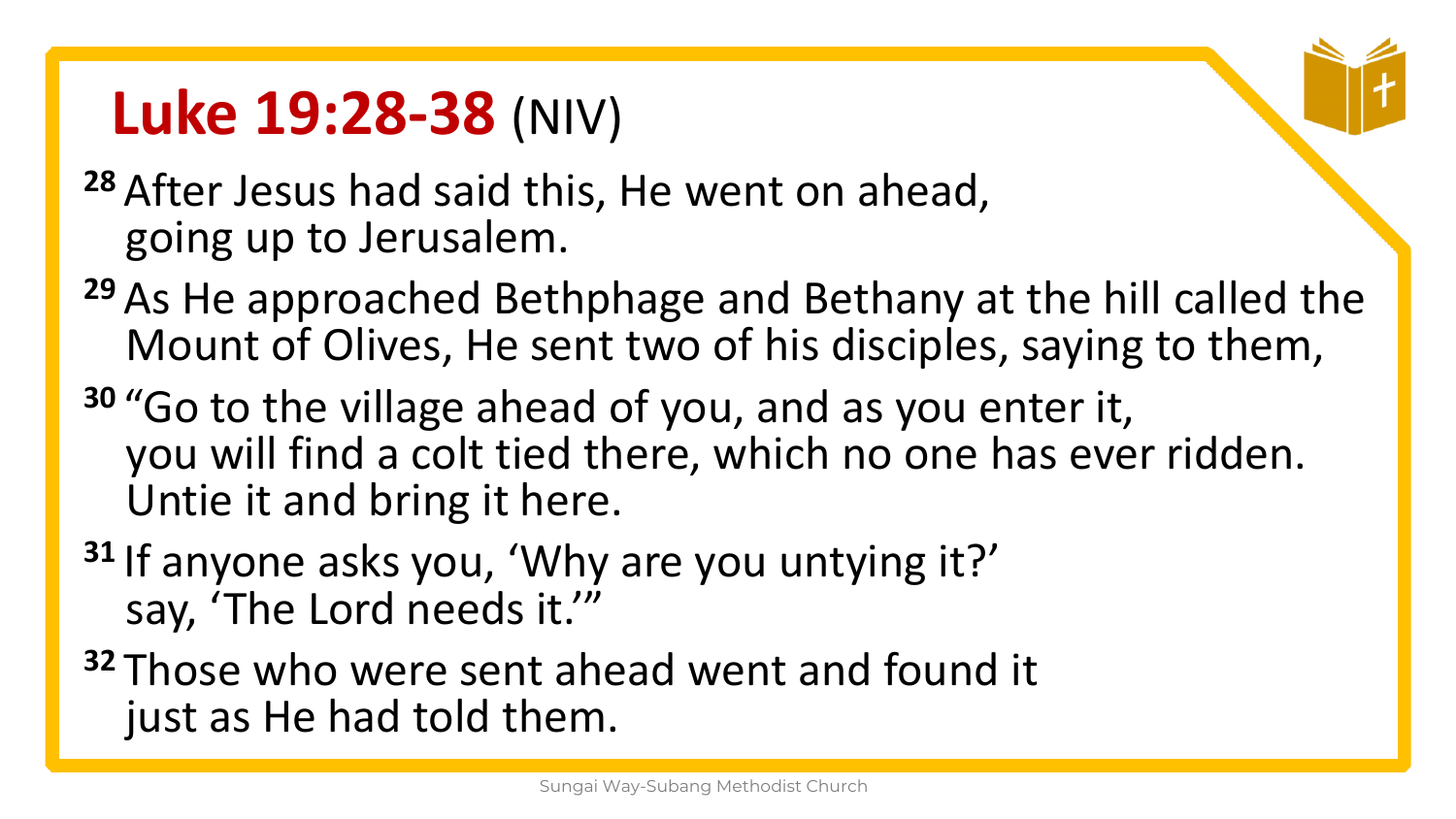## **Luke 19:27-38** (NIV)

- **<sup>33</sup>** As they were untying the colt, its owners asked them, "Why are you untying the colt?"
- **<sup>34</sup>** They replied, "The Lord needs it." **<sup>35</sup>** They brought it to Jesus, threw their cloaks on the colt and put Jesus on it.
- **<sup>36</sup>** As He went along, people spread their cloaks on the road.
- **<sup>37</sup>** When He came near the place where the road goes down the Mount of Olives, the whole crowd of disciples began joyfully to praise God in loud voices for all the miracles they had seen:
- **<sup>38</sup>** "Blessed is the king who comes in the name of the Lord!" "Peace in heaven and glory in the highest!"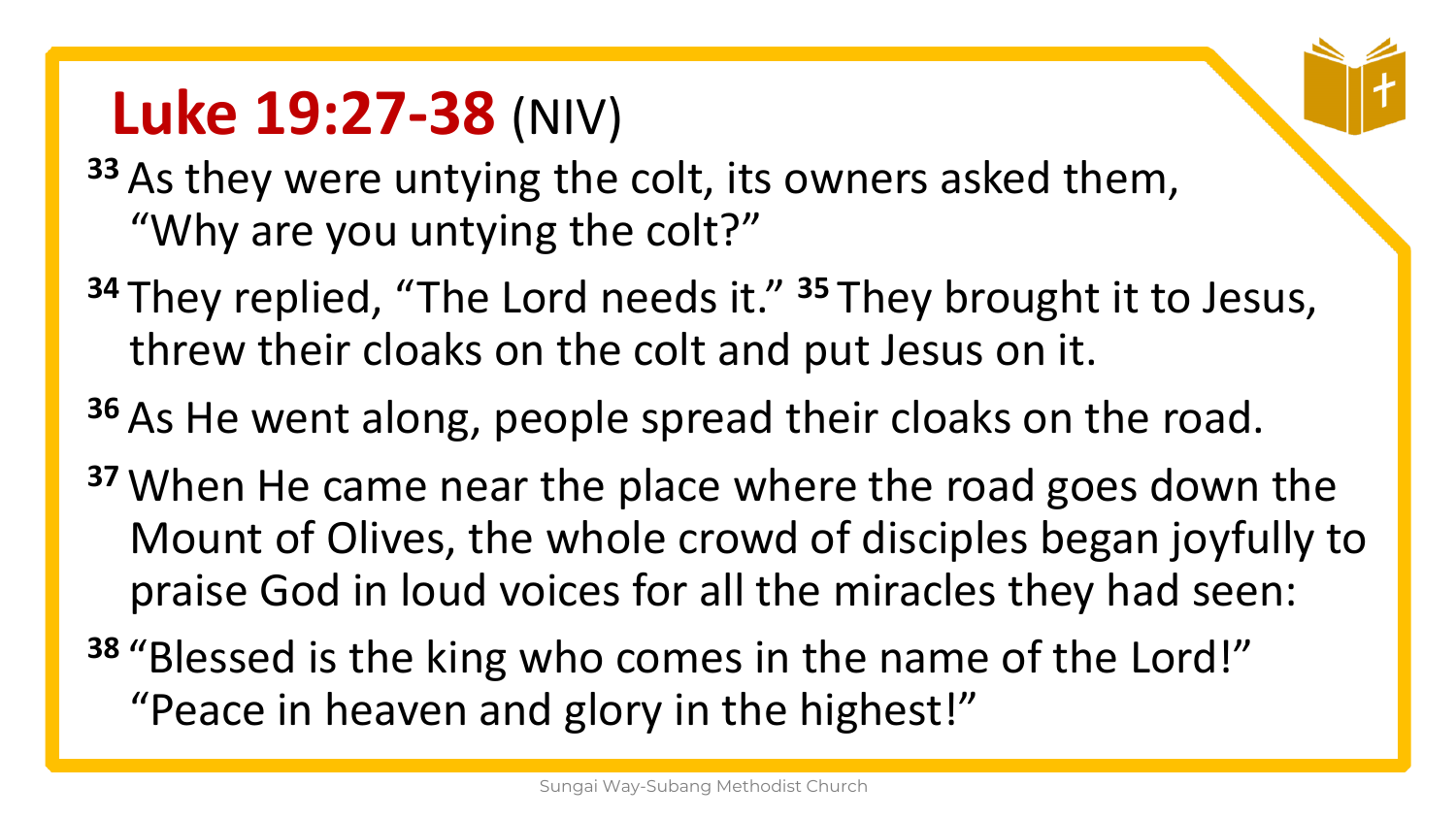# **Zechariah 9:9** (ESV)

Rejoice greatly, O daughter of Zion! Shout aloud, O daughter of Jerusalem! Behold, your King is coming to you; righteous and having salvation is He, humble and mounted on a donkey, on a colt, the foal of a donkey.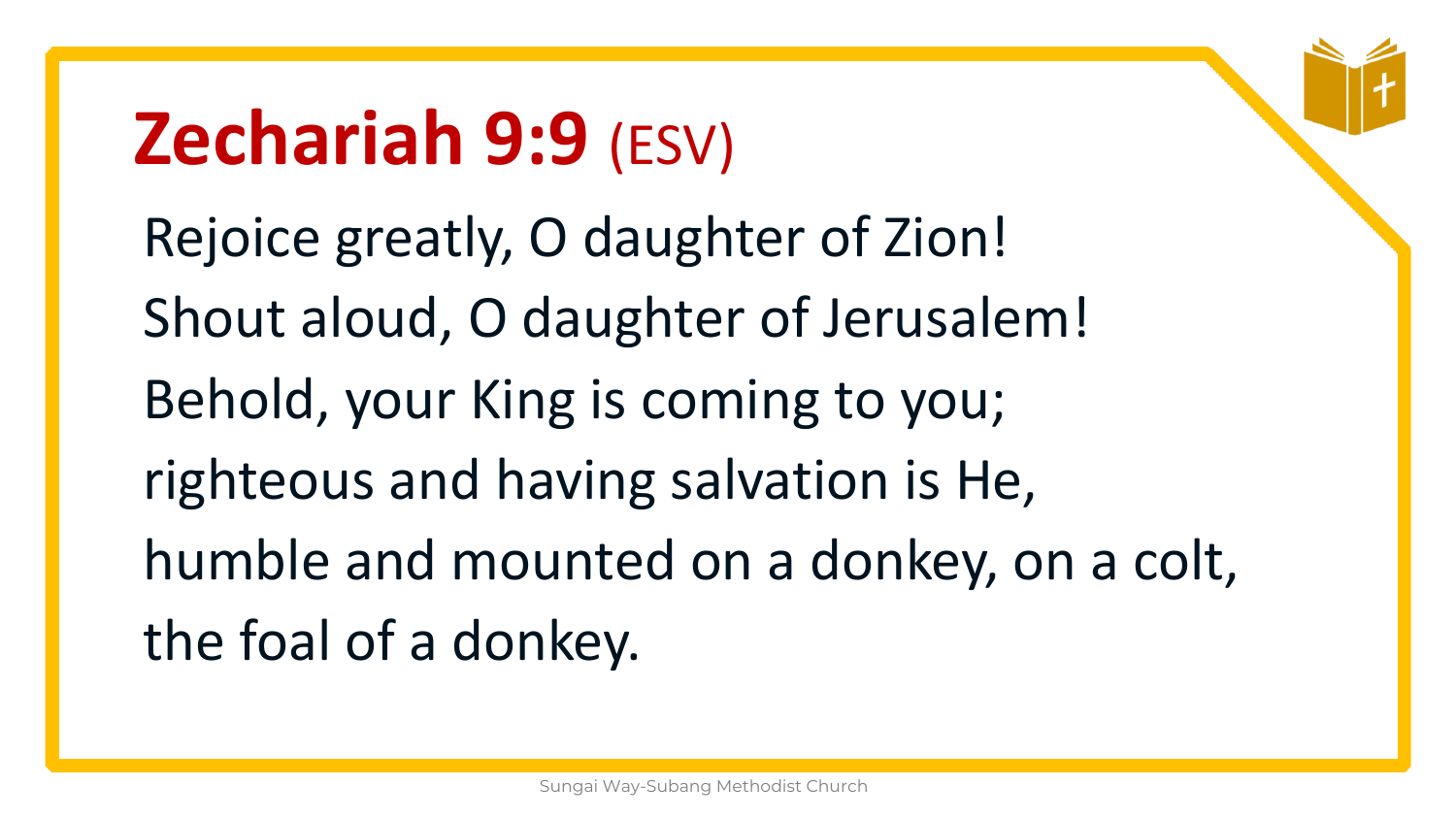- **Jesus had a plan but it was not what they expected.**
- **He wanted to let the world and history know He is God's Messiah but not the kind we think.**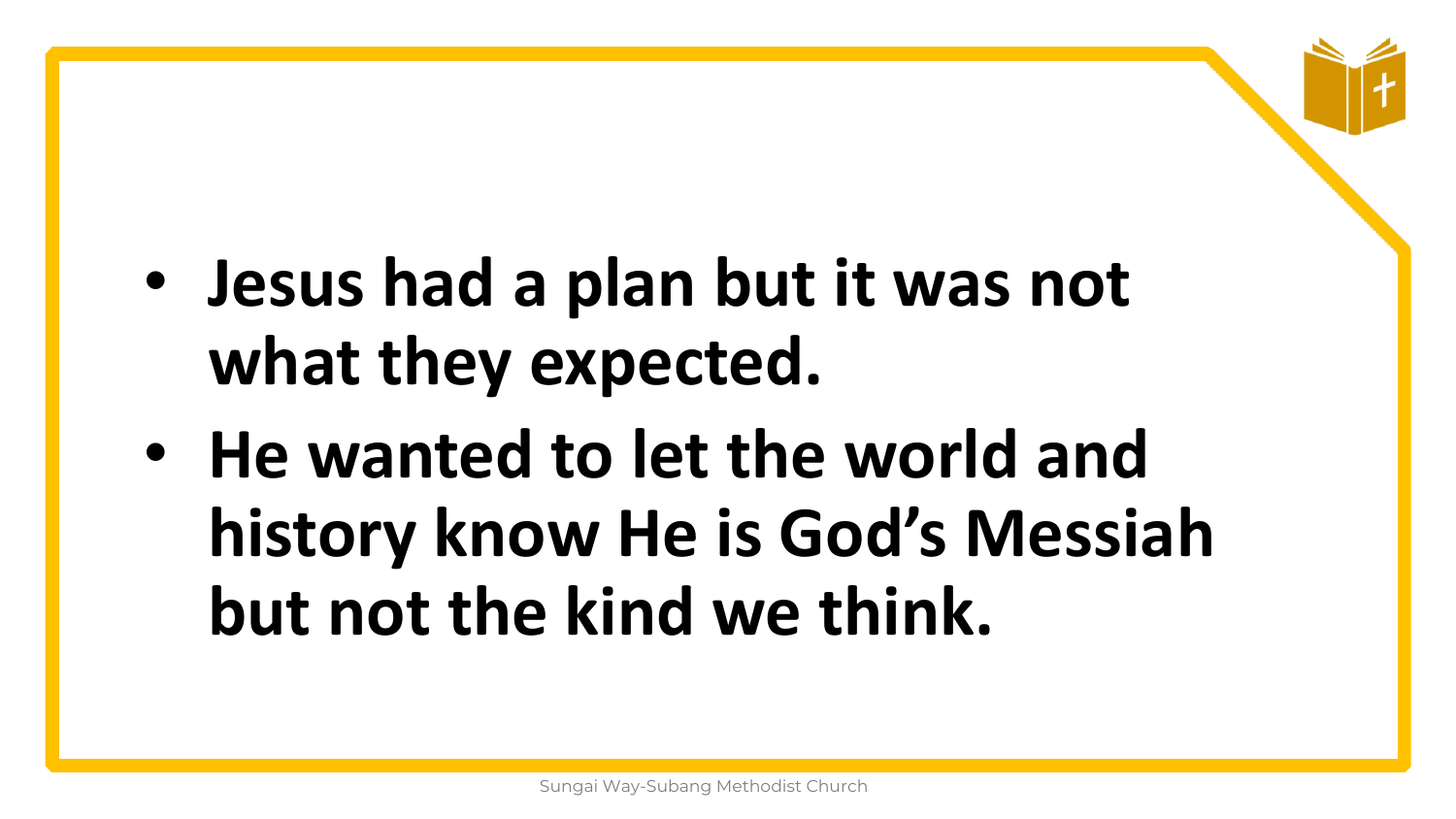### **Luke 9:10-17**(ESV) **Jesus Feeds the Five Thousand**

- 
- **<sup>10</sup>**On their return the apostles told Him all that they had done. And He took them and withdrew apart to a town called Bethsaida.
- **<sup>11</sup>** When the crowds learned it, they followed Him, and He welcomed them and spoke to them of the kingdom of God and cured those who had need of healing.
- **<sup>12</sup>**Now the day began to wear away, and the twelve came and said to Him, "Send the crowd away to go into the surrounding villages and countryside to find lodging and get provisions, for we are here in a desolate place."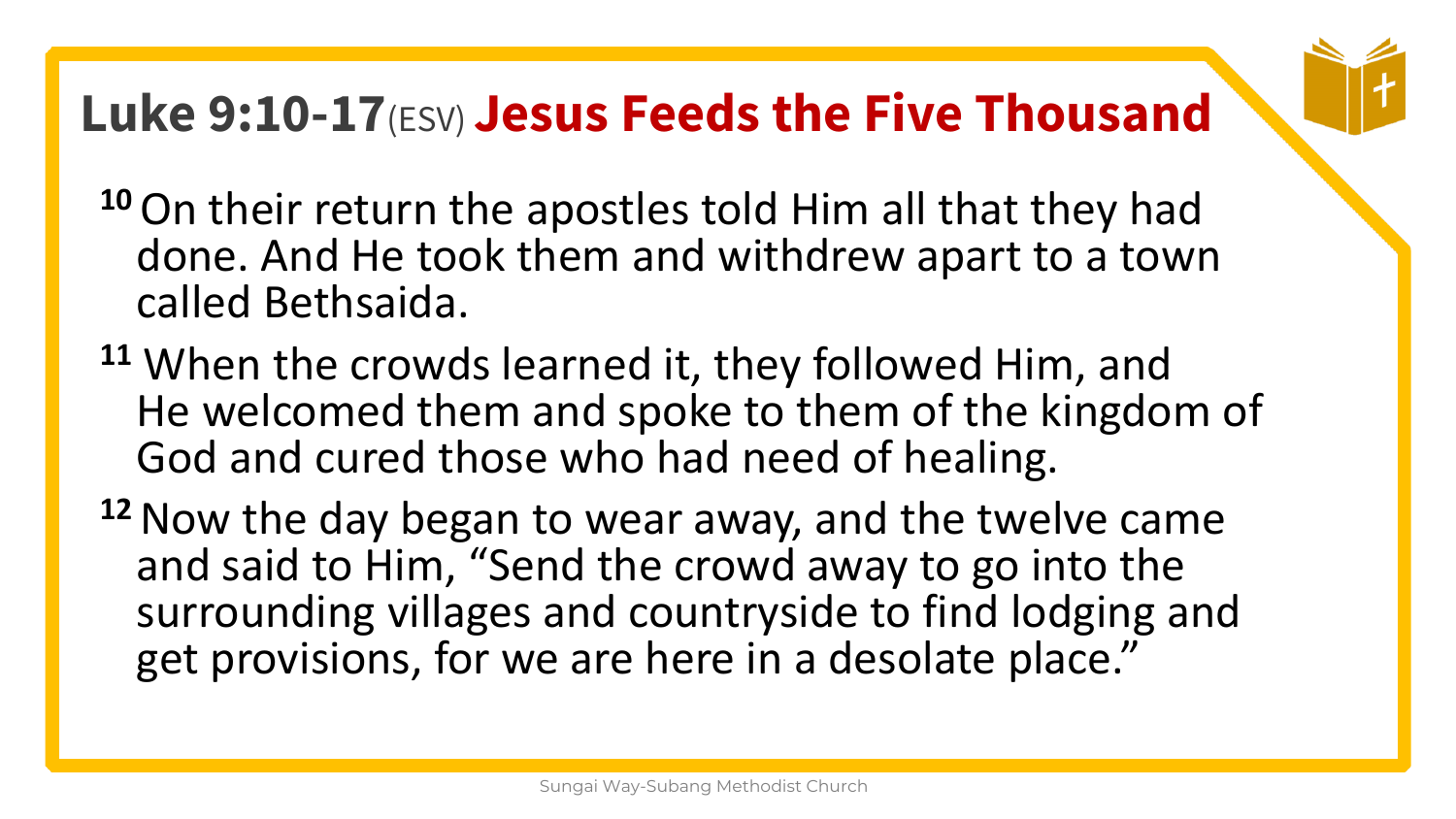### **Luke 9:10-17**(ESV) **Jesus Feeds the Five Thousand**



- **<sup>14</sup>** For there were about five thousand men. And He said to His disciples, "Have them sit down in groups of about fifty each."
- **<sup>15</sup>** And they did so, and had them all sit down.
- **<sup>16</sup>** And taking the five loaves and the two fish, He looked up to heaven and said a blessing over them. Then He broke the loaves and gave them to the disciples to set before the crowd.
- **<sup>17</sup>** And they all ate and were satisfied. And what was left over was picked up, twelve baskets of broken pieces.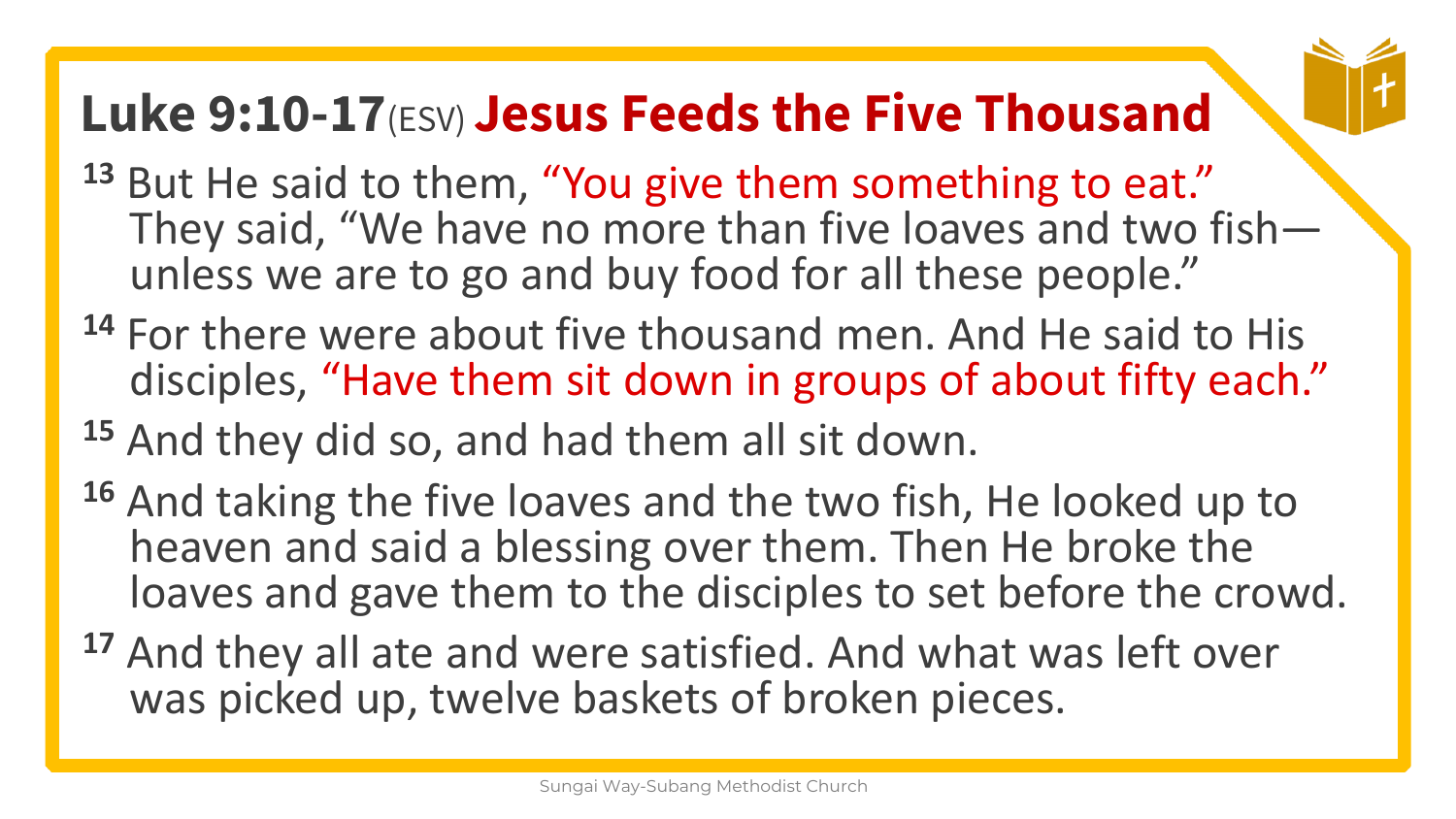## **John 6:14**

"When the people saw the sign that He had done, they said "This is indeed the Prophet who is to come into the world!"

Perceiving then that they were about to come and take Him by force to make Him king, Jesus withdrew again to the mountain by Himself".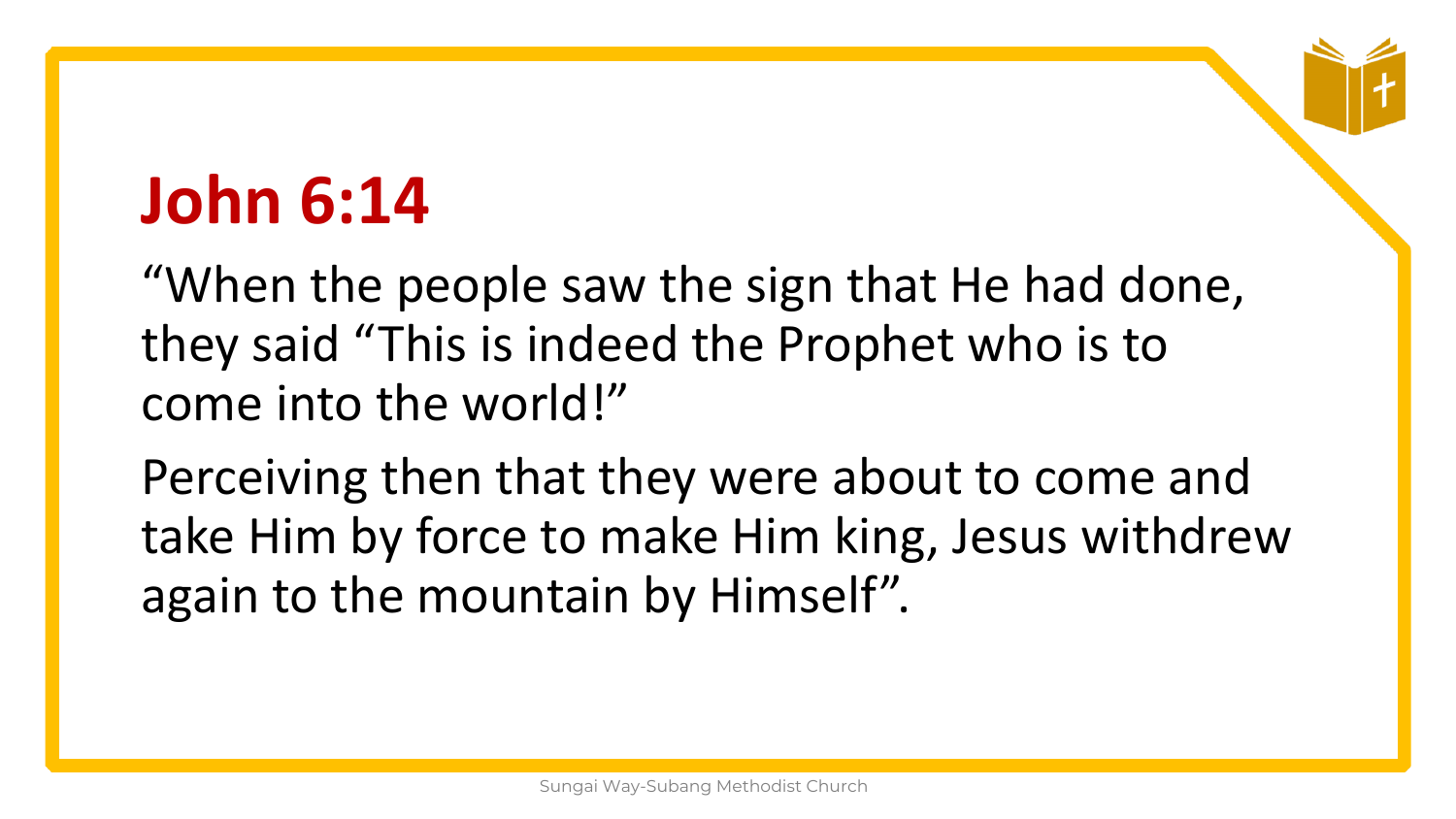## **John 6:66-69** (ESV)

- **<sup>66</sup>** After this many of His disciples turned back and no longer walked with Him.
- **<sup>67</sup>** So Jesus said to the twelve, "Do you want to go away as well?"
- **<sup>68</sup>** Simon Peter answered Him, "Lord, to whom shall we go? You have the words of eternal life,
- **<sup>69</sup>** and we have believed, and have come to know, that You are the Holy One of God."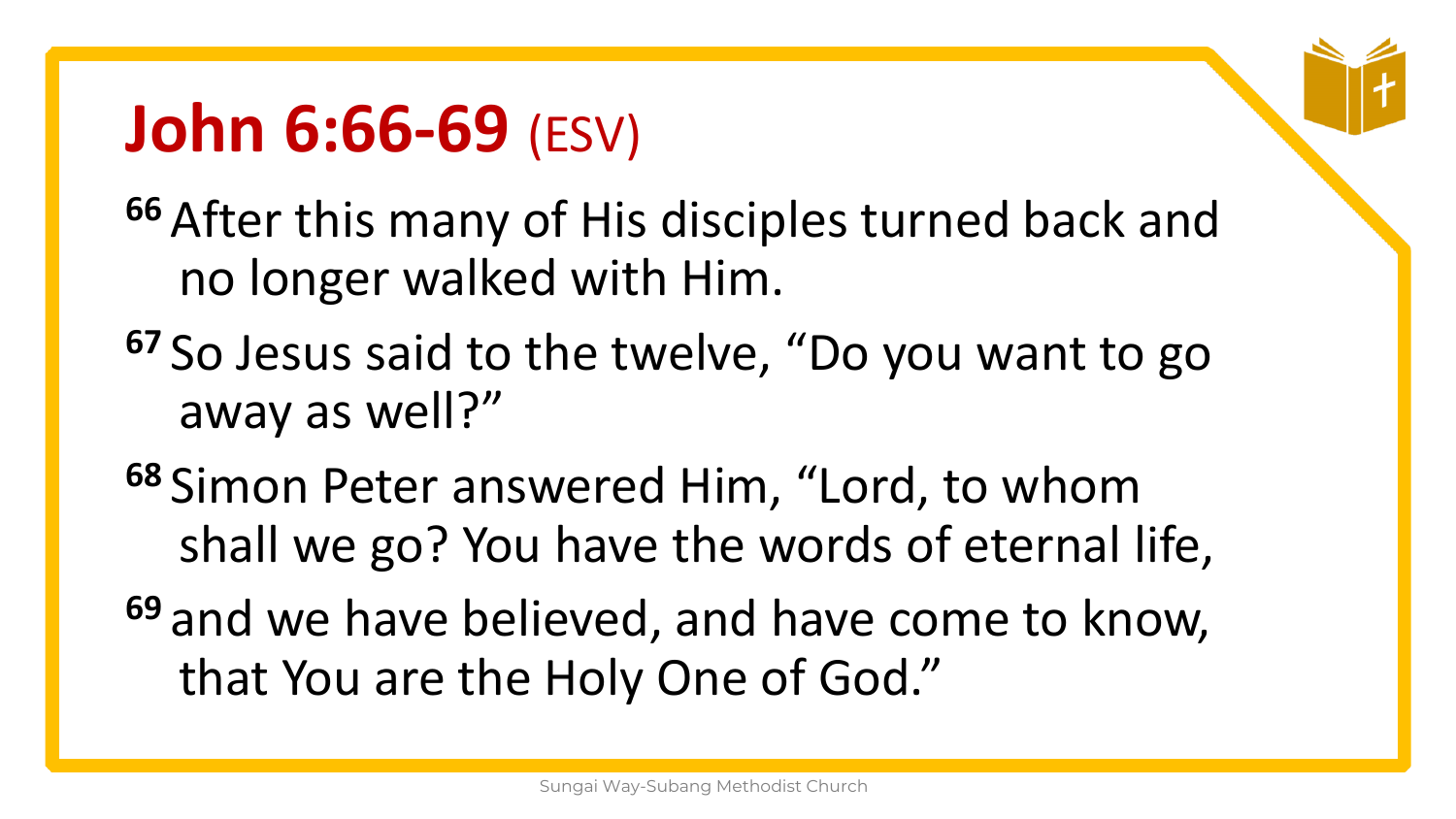### **Peter Confesses Jesus as the Christ Luke 9:18-20** (ESV)

**<sup>18</sup>** Now it happened that as He was praying alone, the disciples were with Him. And He asked them,

#### **"Who do the crowds say that I am?"**

**<sup>19</sup>** And they answered, "John the Baptist. But others say, Elijah, and others, that one of the prophets of old has risen."

**<sup>20</sup>** The He said to them,

#### **"But who do you say that I am?"**

And Peter answered, "The Christ of God."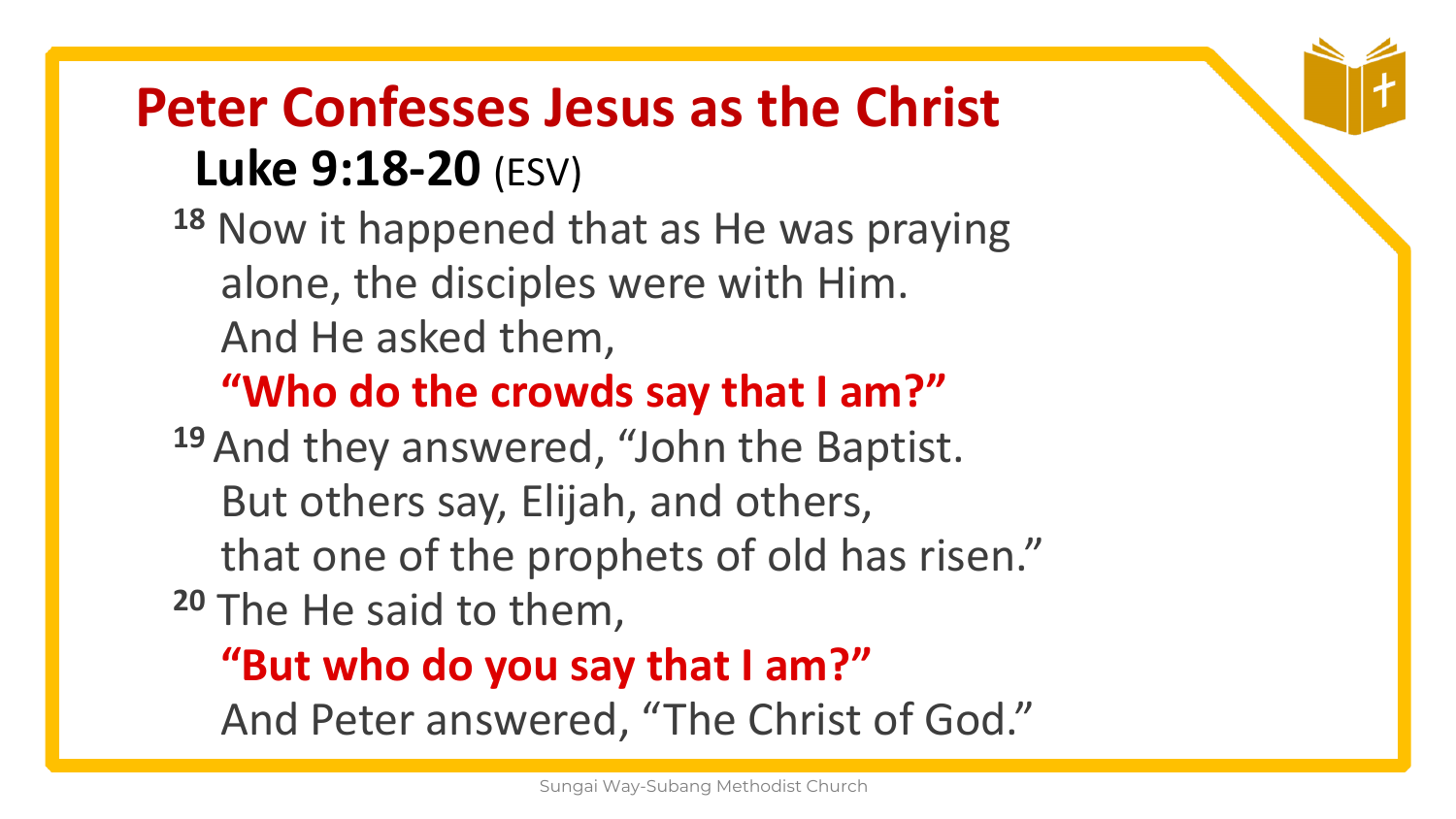## **Luke 9:23-25** (ESV)

And He said to all "If anyone would come after Me, let him deny himself and take up his cross daily and follow Me.

For whoever would save his life will lose it, but whoever loses his life for My sake will save it. What does it profit a man if he gains the whole world and loses or forfeits himself?"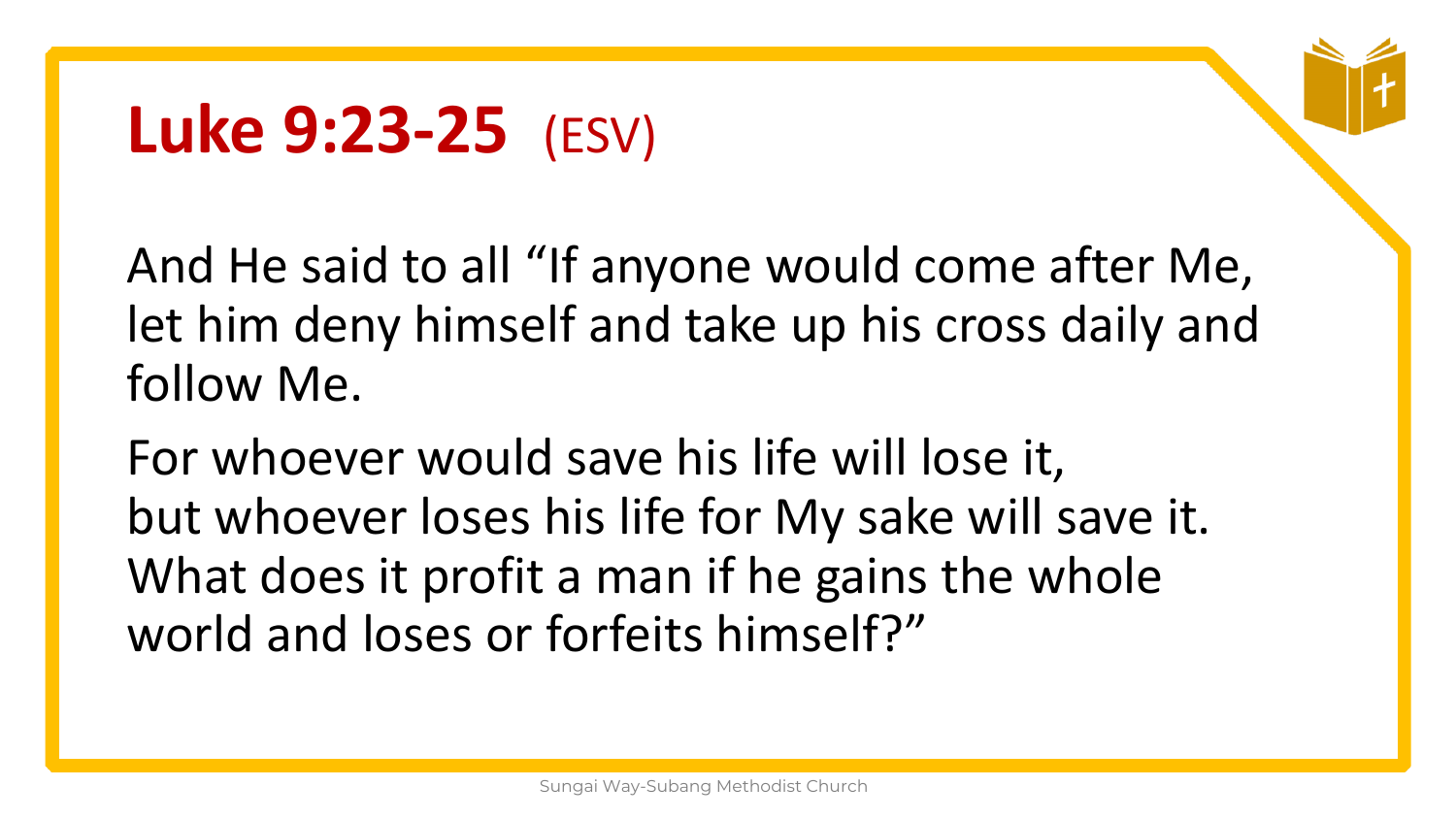## **Matthew 20:25-28** (ESV)

- <sup>25</sup> "Jesus called them to Him and said "You know that the rulers of the Gentiles lord it over them, and their great ones exercise authority over them.
- $26$  It shall not be so among you. But whoever would be great among you must be your servant,
- <sup>27</sup> and whoever would be first among you must be your slave,
- <sup>28</sup> even as the Son of Man came not to be served but to serve and to give His life as a ransom for many."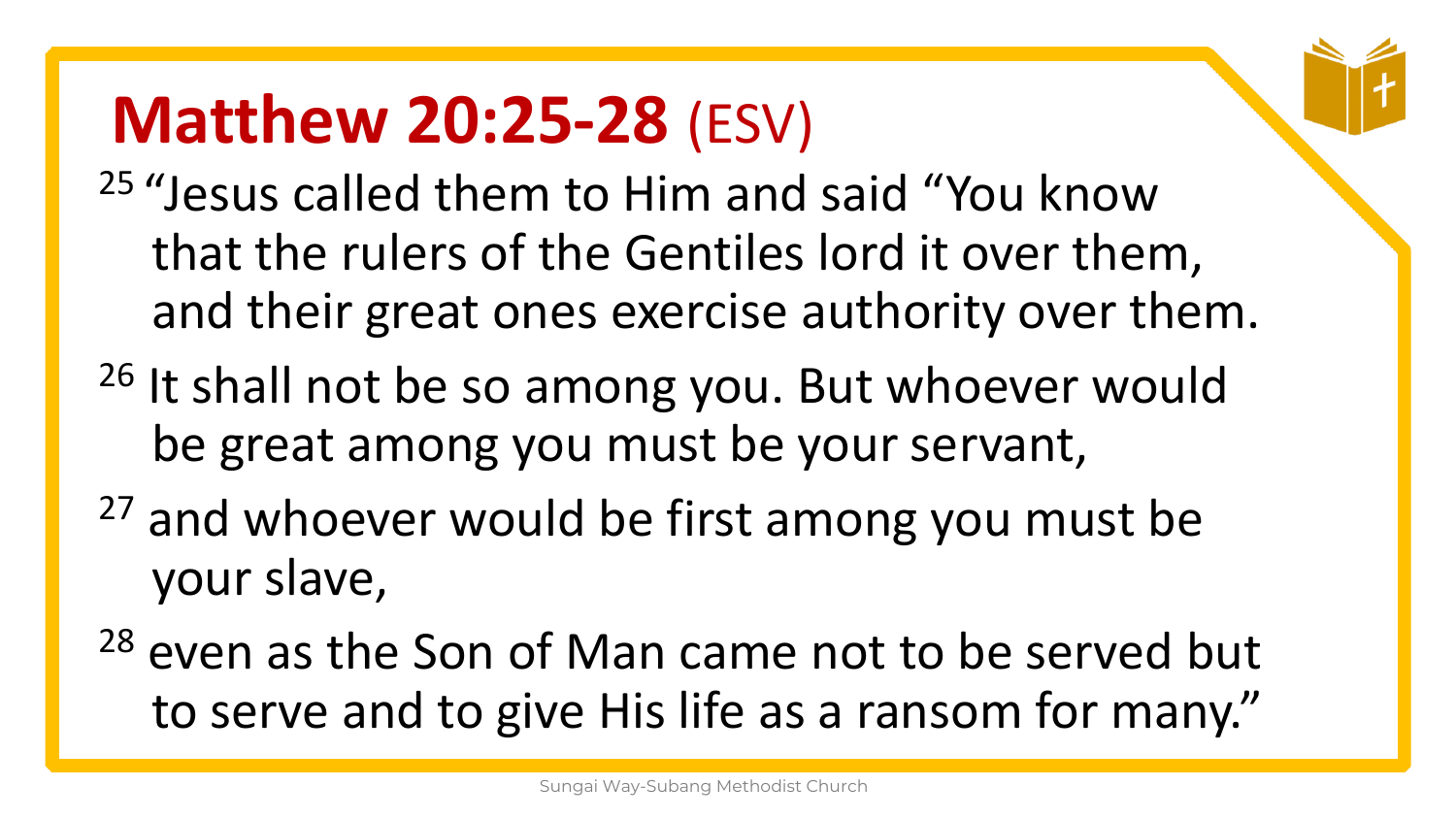- **<sup>1</sup>**Now before the Feast of the Passover, when Jesus knew that His hour had come to depart out of this world to the Father, having loved His own who were in the world, He loved them to the end.
- **<sup>2</sup>**During supper, when the devil had already put it into the heart of Judas Iscariot, Simon's son, to betray Him,
- **3** Jesus, knowing that the Father had given all things into His hands, and that He had come from God and was going back to God,
- **4** rose from supper. He laid aside His outer garments, and taking a towel, tied it around His waist.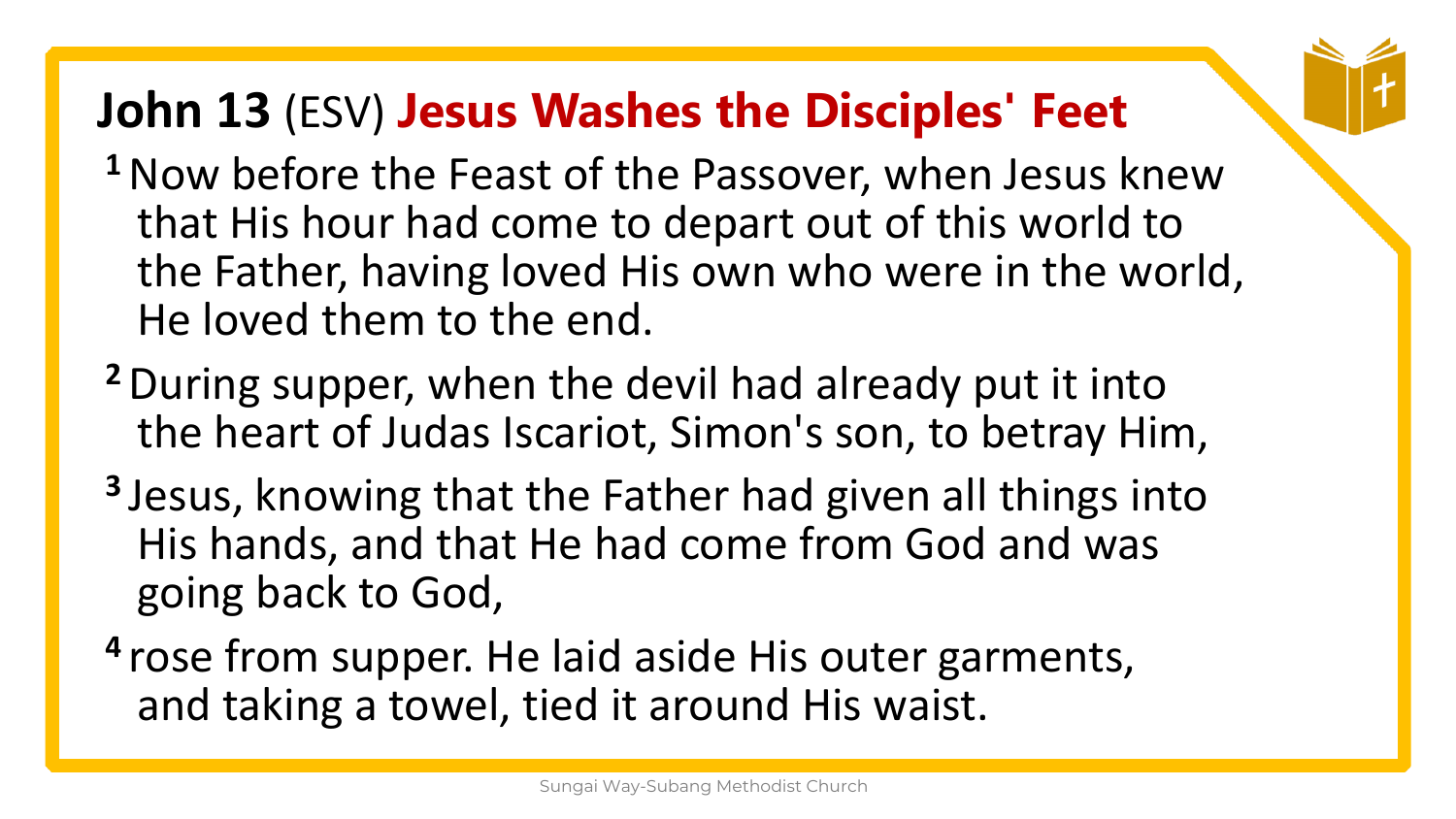- **<sup>5</sup>** Then He poured water into a basin and began to wash the disciples' feet and to wipe them with the towel that was wrapped around Him. "
- <sup>6</sup> He came to Simon Peter, who said to Him, "Lord, do You wash my feet?
- **7** Jesus answered him, "What I am doing you do not understand now, but afterward you will understand."
- **<sup>8</sup>** Peter said to Him, "You shall never wash my feet." Jesus answered him, "If I do not wash you, you have no share with Me."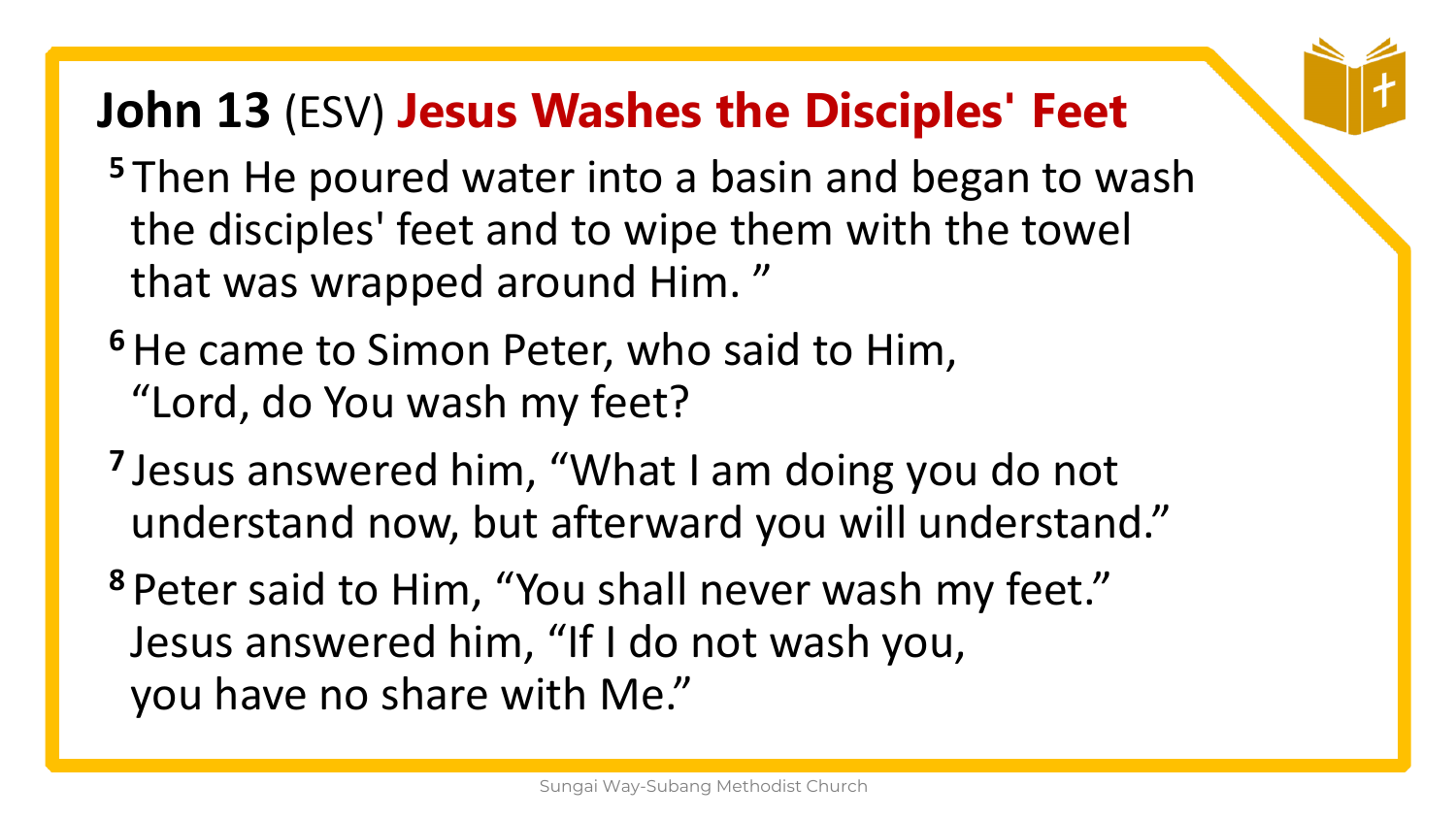- **<sup>9</sup>** Simon Peter said to Him, "Lord, not my feet only but also my hands and my head!"
- **<sup>10</sup>** Jesus said to him, "The one who has bathed does not need to wash, except for his feet, but is completely clean. And you are clean, but not every one of you."
- **<sup>11</sup>** For He knew who was to betray Him; that was why He said, "Not all of you are clean."
- **<sup>12</sup>** When He had washed their feet and put on His outer garments and resumed His place, He said to them, "Do you understand what I have done to you?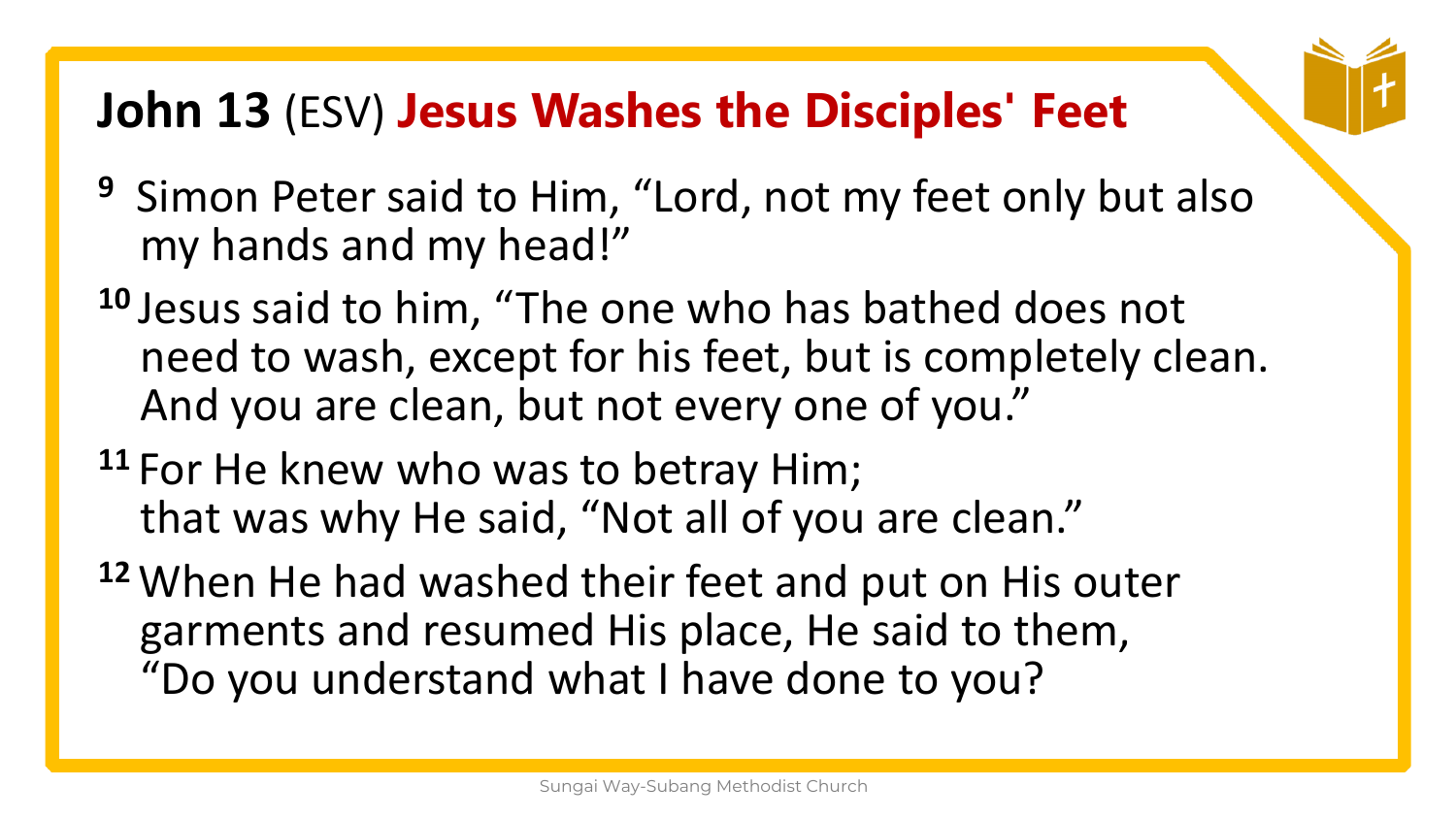- **<sup>13</sup>** You call Me Teacher and Lord, and you are right, for so I am.
- **<sup>14</sup>** If I then, your Lord and Teacher, have washed your feet, you also ought to wash one another's feet.
- **<sup>15</sup>** For I have given you an example, that you also should do just as I have done to you.
- **<sup>16</sup>** Truly, truly, I say to you, a servant is not greater than his master, nor is a messenger greater than the one who sent him.
- **<sup>17</sup>** If you know these things, blessed are you if you do them."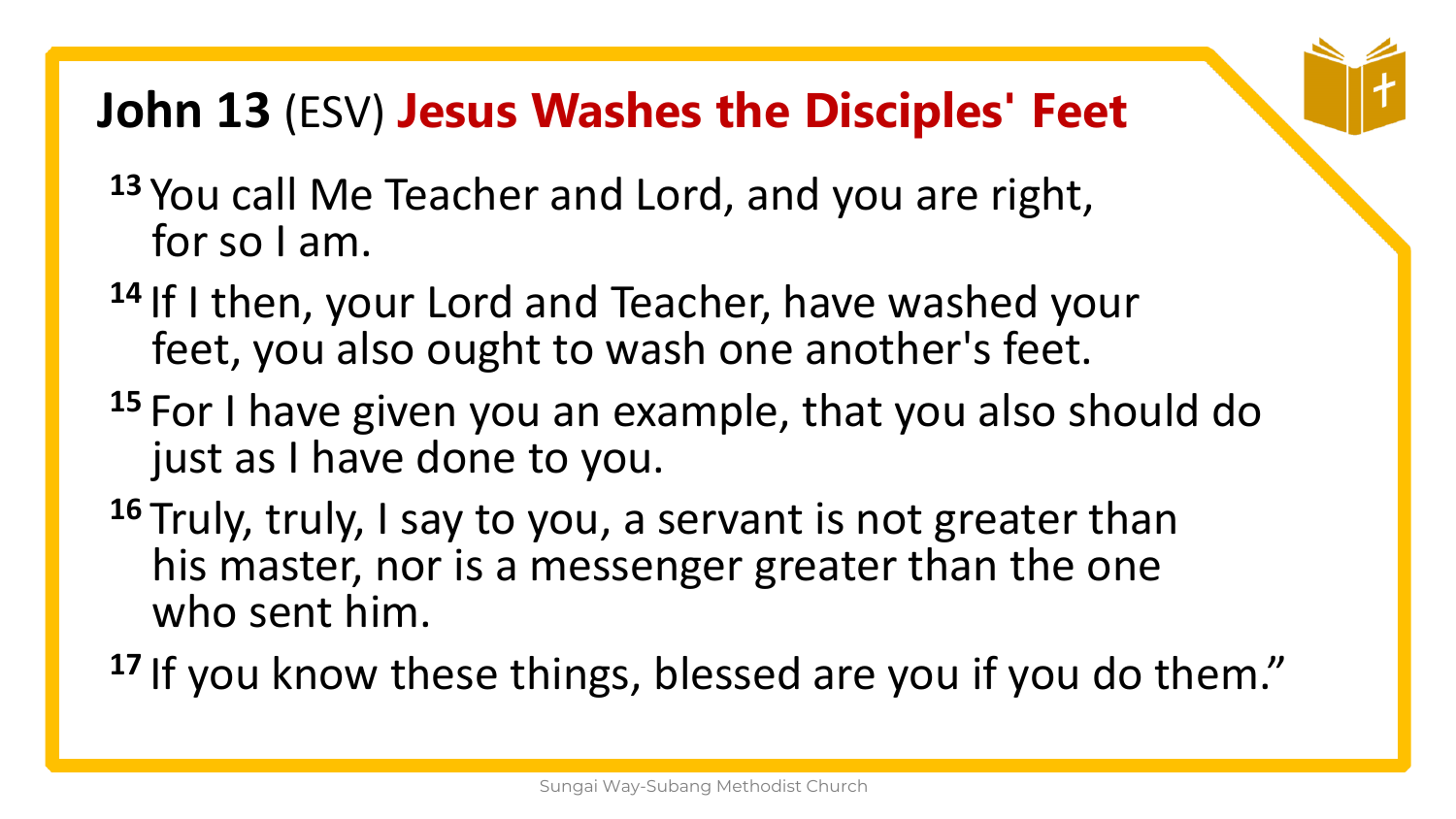## **John 13:33-35** (ESV)

**<sup>33</sup>**Little children, yet a little while I am with you. You will seek Me, and just as I said to the Jews, so now I also say to you, 'Where I am going you cannot come.'

- **<sup>34</sup>** A new commandment I give to you, that you love one another: just as I have loved you, you also are to love one another.
- **<sup>35</sup> By this all people will know that you are My disciples, if you have love for one another."**